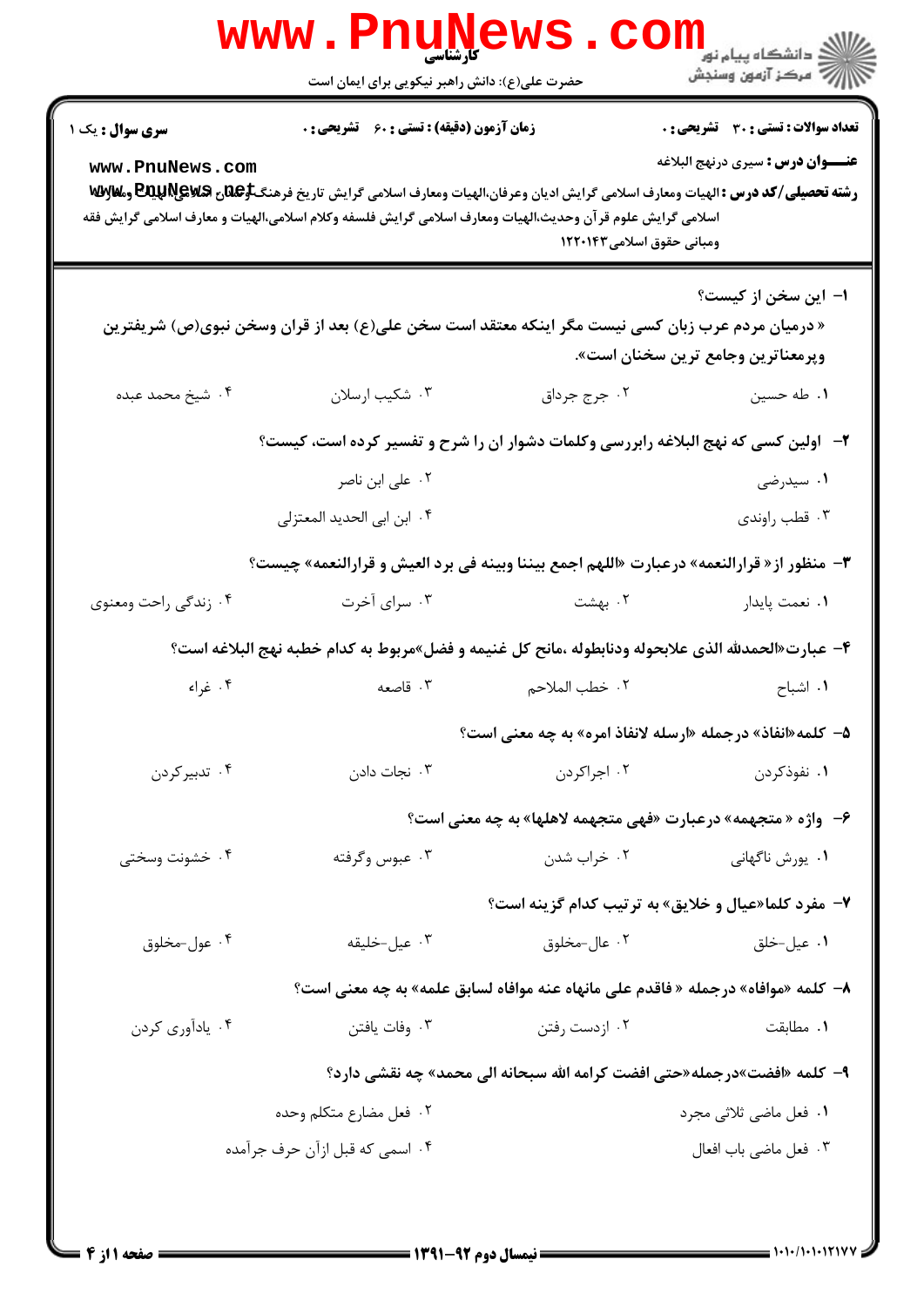|                                                                           | <b>WWW</b><br>کار شناسی<br>حضرت علی(ع): دانش راهبر نیکویی برای ایمان است                                                                                   |                                                               | دانشگاه پيام نور<br>ا <mark>⊗</mark> مرکز آزمون وسنجش                                                                                                                                                                        |  |  |
|---------------------------------------------------------------------------|------------------------------------------------------------------------------------------------------------------------------------------------------------|---------------------------------------------------------------|------------------------------------------------------------------------------------------------------------------------------------------------------------------------------------------------------------------------------|--|--|
| <b>سری سوال : ۱ یک</b><br>www.PnuNews.com                                 | زمان آزمون (دقیقه) : تستی : 60 ٪ تشریحی : 0<br>اسلامی گرایش علوم قر آن وحدیث،الهیات ومعارف اسلامی گرایش فلسفه وکلام اسلامی،الهیات و معارف اسلامی گرایش فقه | ومبانی حقوق اسلامی۱۲۲۰۱۴۳                                     | <b>تعداد سوالات : تستی : 30 ٪ تشریحی : 0</b><br><b>عنـــوان درس :</b> سيرى درنهج البلاغه<br>رشته تحصيلي/كد درس : الهيات ومعارف اسلامي گرايش اديان وعرفان،الهيات ومعارف اسلامي گرايش تاريخ فرهنگ <del>\$EQU</del> R و&wy و&wy |  |  |
|                                                                           |                                                                                                                                                            |                                                               | ۱۰– کدام گزینه صحیح می باشد؟                                                                                                                                                                                                 |  |  |
|                                                                           | ۰۲ اسره اخص ازعترت میباشد.                                                                                                                                 |                                                               | ۰۱ عترت اعم ازاسره میباشد.                                                                                                                                                                                                   |  |  |
|                                                                           | ۰۴ هفوه به معنى لغزش وانحراف است.                                                                                                                          |                                                               | ۰۳ عتره جمع عتر است.                                                                                                                                                                                                         |  |  |
|                                                                           |                                                                                                                                                            |                                                               | 11-   درعبارت«وهفوه من العمل وغباوه من الامم»كلمات« هفو»و«غباوه»به ترتيب به چه معنى است؟                                                                                                                                     |  |  |
| ۰۴ حیرت-سرگردانی                                                          | ۰۳ لغزش-جهل وكودنى                                                                                                                                         | ۰۲ کودنی-انحراف                                               | ٠١ جهل-لغزش                                                                                                                                                                                                                  |  |  |
|                                                                           |                                                                                                                                                            |                                                               | 1۲−   به تعبير ابن ميثم مراداز كلمات «حكمت»و«موعظه» درعبارت«ومضى على الطريقه ودعاالى الحكمه والموعظه الحسنه» به<br>ترتيب چيست؟                                                                                               |  |  |
| ۰۴ دانش-اندرزنیکو                                                         | ۰۳ دانش-برهان                                                                                                                                              | ٠٢ خطابه-برهان                                                | ۰۱ برهان-خطابه                                                                                                                                                                                                               |  |  |
|                                                                           |                                                                                                                                                            |                                                               | ۱۳- علت اصرارامام علی (ع)بر بیان اسرارومزایای معنوی اسلام چیست؟                                                                                                                                                              |  |  |
|                                                                           | ٠١ بيان اسلام راستين واسلام ظاهري معاويه                                                                                                                   |                                                               |                                                                                                                                                                                                                              |  |  |
|                                                                           |                                                                                                                                                            | ۰۲ جلوگیری از تبدیل شدن اسلام به قالبی بی روح وپوستینی وارونه |                                                                                                                                                                                                                              |  |  |
| ٠٣ جلوگيري ازازبين رفتن حقيقت تعاليم الهي                                 |                                                                                                                                                            |                                                               |                                                                                                                                                                                                                              |  |  |
| ۰۴ هشداربه مردم درباره خطری که پیروان ادیان دیگردچار آن گردیدند.          |                                                                                                                                                            |                                                               |                                                                                                                                                                                                                              |  |  |
| ۱۴– امام علی(ع)درخطبه۱۸۹نهج البلاغه گونه های  ایمان راچگونه بیان می کنند؟ |                                                                                                                                                            |                                                               |                                                                                                                                                                                                                              |  |  |
| ٠١ ايمان چهار ركن داردكه هركدام برچهار پايه استواراست.                    |                                                                                                                                                            |                                                               |                                                                                                                                                                                                                              |  |  |
| ۰۲ ایمان ثابت و پابرجا و ایمان عاریتی و موقتی                             |                                                                                                                                                            |                                                               |                                                                                                                                                                                                                              |  |  |
|                                                                           | ٠٣ ايمان نقطه سفيدي دردل است كه باافزايش آن توسعه مي يابد.                                                                                                 |                                                               |                                                                                                                                                                                                                              |  |  |
|                                                                           |                                                                                                                                                            |                                                               | ۰۴ ایمان دارای غرض وغایتی است که بایدبه آن رسید.                                                                                                                                                                             |  |  |
|                                                                           |                                                                                                                                                            |                                                               | 1۵–  به نظرابن ابی الحدید منظور از «علم ظاهر وحکمت باطن» درعبارت «اصطفی الله تعالی منهجهه بین حججه من ظاهرعلم<br>وباطن حكم» چيست؟                                                                                            |  |  |
|                                                                           | ۰۲ ادله نقلیه-ادله عقلیه                                                                                                                                   |                                                               | ٠١. ظواهر شريعت–حكمت الهي                                                                                                                                                                                                    |  |  |
|                                                                           | ۰۴ قرآن-قرآن                                                                                                                                               |                                                               | ۰۳ قرآن-سنت پیامبر(ص)                                                                                                                                                                                                        |  |  |
|                                                                           |                                                                                                                                                            |                                                               |                                                                                                                                                                                                                              |  |  |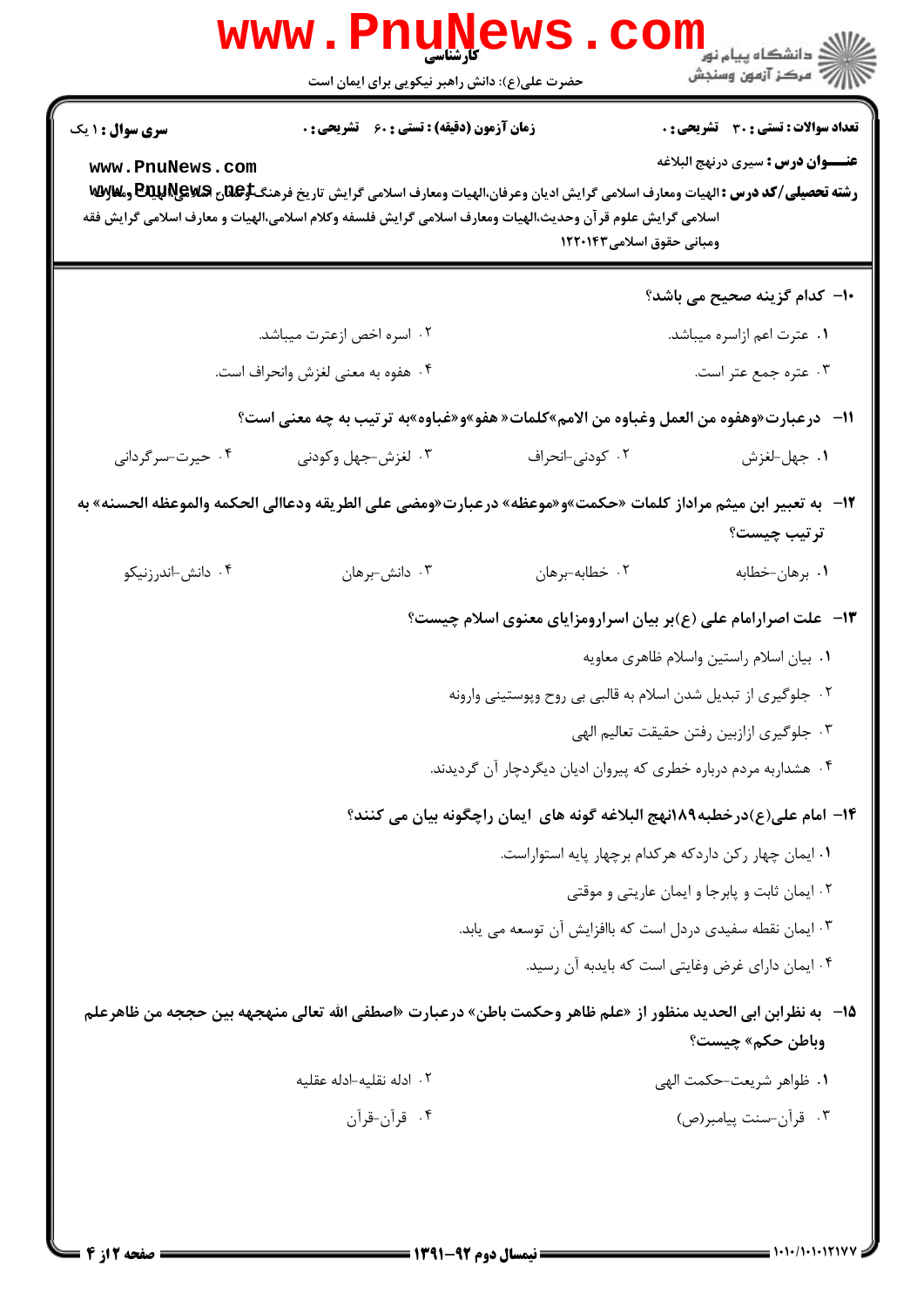| <b>WWW . P</b><br><b>کارشناسی</b><br>حضرت علی(ع): دانش راهبر نیکویی برای ایمان است                                                                                                                      | ڪ دانشڪاه پيا <sub>م</sub> نور<br>۾ مرڪز آزمون وسنجش                                                                                                                                                                                                      |  |  |  |  |
|---------------------------------------------------------------------------------------------------------------------------------------------------------------------------------------------------------|-----------------------------------------------------------------------------------------------------------------------------------------------------------------------------------------------------------------------------------------------------------|--|--|--|--|
| زمان آزمون (دقیقه) : تستی : 60 ٪ تشریحی : 0<br><b>سری سوال : ۱ یک</b><br>www.PnuNews.com<br>اسلامی گرایش علوم قر آن وحدیث،الهیات ومعارف اسلامی گرایش فلسفه وکلام اسلامی،الهیات و معارف اسلامی گرایش فقه | <b>تعداد سوالات : تستی : 30 ٪ تشریحی : 0</b><br><b>عنـــوان درس :</b> سيرى درنهج البلاغه<br>رشته تحصيلي/كد درس : الهيات ومعارف اسلامي گرايش اديان وعرفان،الهيات ومعارف اسلامي گرايش تاريخ فرهنگ <del>\$EQU</del> R و&wy و&wy<br>ومبانی حقوق اسلامی۱۲۲۰۱۴۳ |  |  |  |  |
|                                                                                                                                                                                                         | ۱۶– درعبارات زیر گزینه غلط رامشخص نمائید.                                                                                                                                                                                                                 |  |  |  |  |
|                                                                                                                                                                                                         | ١. مرابيع جمع مرباع به معنى چراگاه است.                                                                                                                                                                                                                   |  |  |  |  |
| ٢. احمى به معنى قرق وقدغن نمودن است.                                                                                                                                                                    |                                                                                                                                                                                                                                                           |  |  |  |  |
| ۰۳ مواتح جمع ماتح به معنی کسی است که بادلو آب می کشد.                                                                                                                                                   |                                                                                                                                                                                                                                                           |  |  |  |  |
|                                                                                                                                                                                                         | ۰۴ دعائم جمع دعامه بمعنى ستون خيمه است.                                                                                                                                                                                                                   |  |  |  |  |
| ۱۷- منظوراز «علی عینه» درعبارت «واصطنعه علی عینه» چیست؟                                                                                                                                                 |                                                                                                                                                                                                                                                           |  |  |  |  |
| ۰۴ براساس توانش<br>۰۳ براساس حکمت                                                                                                                                                                       | ۰۲ زیرنظرعنایت خود<br>۰۱ برچشم خود                                                                                                                                                                                                                        |  |  |  |  |
|                                                                                                                                                                                                         | <b>۱۸- منظور از «ذروه وسنام» اسلام چیست؟</b>                                                                                                                                                                                                              |  |  |  |  |
| ۰۳ جهاد<br>۰۴ توحید                                                                                                                                                                                     | ٠٢ شرايع وقوانين اسلام<br>٠١ عبادات اسلامي                                                                                                                                                                                                                |  |  |  |  |
|                                                                                                                                                                                                         | 19−  درعبارت« فهو ابلج المناهج واوضح الولائج» كلمات «ابلج» و«ولائج» به ترتيب به چه معنى است؟                                                                                                                                                              |  |  |  |  |
| ۰۴ آشکارتر-نیتها<br>۰۳ درون ها-روشنتر                                                                                                                                                                   | ٢. صبح روشن-دستگيره<br>٠١ باطن-مذهب                                                                                                                                                                                                                       |  |  |  |  |
|                                                                                                                                                                                                         | +٢- درنهج البلاغه مفهوم تقوا چيست؟                                                                                                                                                                                                                        |  |  |  |  |
|                                                                                                                                                                                                         | ۰۱ پرهيزكارى                                                                                                                                                                                                                                              |  |  |  |  |
|                                                                                                                                                                                                         | ۰۲ یک روش عملی منفی است.                                                                                                                                                                                                                                  |  |  |  |  |
|                                                                                                                                                                                                         | ۰۳ نیروئی روحانی ومعنوی است که براثر ممارست وتمرین حاصل میشود.                                                                                                                                                                                            |  |  |  |  |
|                                                                                                                                                                                                         | ۰۴ انجام واجبات وترك محرمات                                                                                                                                                                                                                               |  |  |  |  |
|                                                                                                                                                                                                         | ا۲− مهمترين آثار تقوا درنهج البلاغه چيست؟                                                                                                                                                                                                                 |  |  |  |  |
| ٠٢ انجام عبادات وواجبات وترك گناهان ومحرمات                                                                                                                                                             | ٠. افزايش رز ق وروزي ازجائي كه انسان گمان نمبرد.                                                                                                                                                                                                          |  |  |  |  |
| ۰۴ روشن بینی وبصیرت وتوانائی خروج از مشکلات وشدائد                                                                                                                                                      | ۰۳ میل به پاکی و نیکو کاری وتنفر از گناه وآلودگی                                                                                                                                                                                                          |  |  |  |  |
| <b>٢٢</b> - درخطبه همام عبارت «منطقهم الصواب» به چه معنى است؟                                                                                                                                           |                                                                                                                                                                                                                                                           |  |  |  |  |
| ۲. بجاسخن می گویند.                                                                                                                                                                                     | ۰۱ صادق وراستگو هستند.                                                                                                                                                                                                                                    |  |  |  |  |
| ۰۴ اهل ثواب وپاداشند.                                                                                                                                                                                   | ۰۳ روش ومنطق صحيح دارند.                                                                                                                                                                                                                                  |  |  |  |  |
|                                                                                                                                                                                                         |                                                                                                                                                                                                                                                           |  |  |  |  |